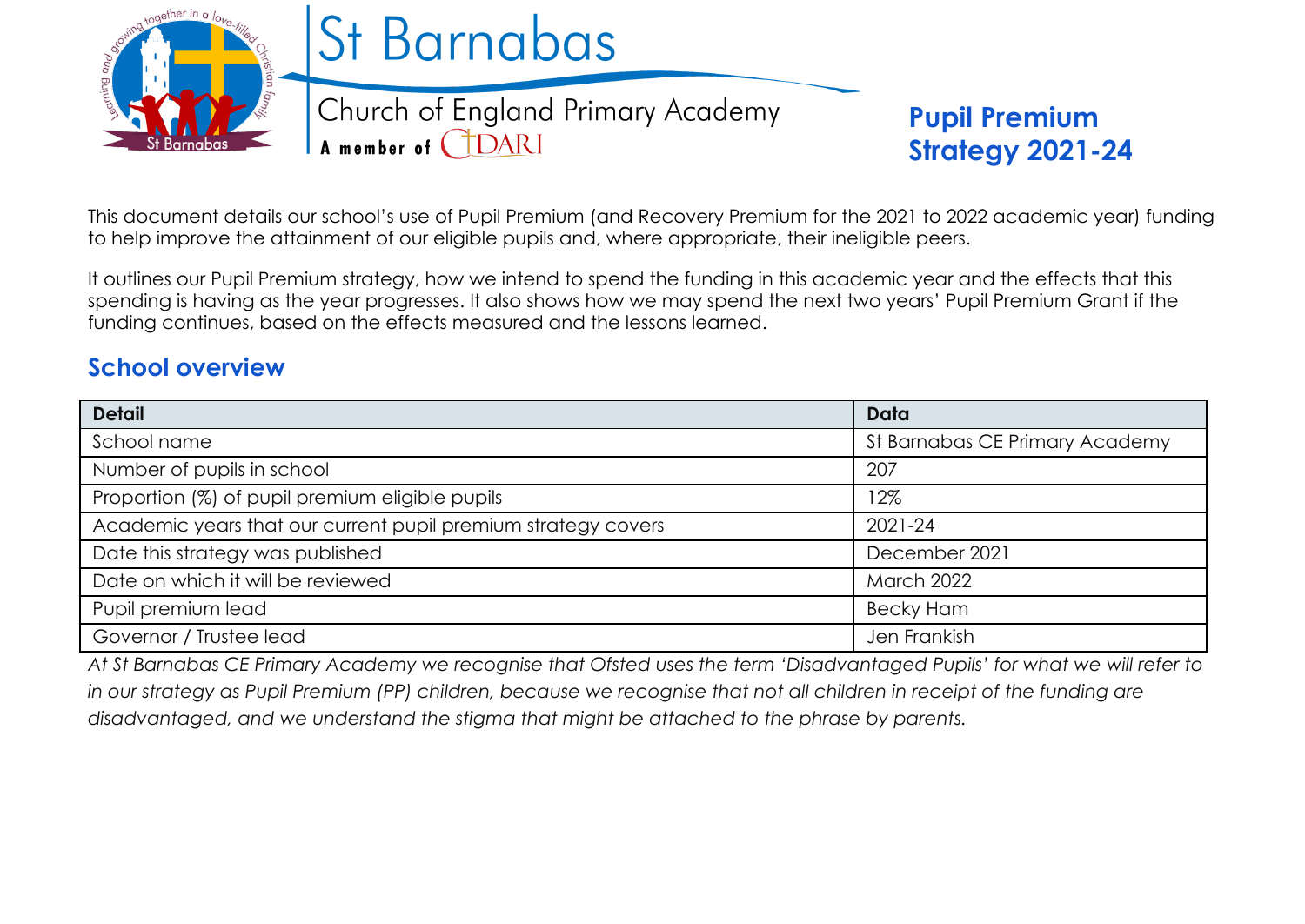# **Funding overview**

| <b>Detail</b>                                                                             | Amount  |
|-------------------------------------------------------------------------------------------|---------|
| Pupil premium funding allocation this academic year                                       | £33,063 |
| Recovery premium funding allocation this academic year                                    | £3915   |
| Pupil premium funding carried forward from previous years (enter £0 if not<br>applicable) | £C      |
| Total budget for this academic year                                                       | £36,978 |

# **Assessment headlines**

| 2019 Published data:                      |                                       |            |                        |            |
|-------------------------------------------|---------------------------------------|------------|------------------------|------------|
| End of KS2                                | <b>St Barnabas CE Primary Academy</b> |            | <b>National</b>        |            |
|                                           | PP (3)                                | NPP (27)   | PP                     | <b>NPP</b> |
| Reaching expected standard in Reading     | $33\%$ (1/3)                          | 85%        | 62%                    | 78%        |
| Reaching expected standard in Writing     | $33\%$ (1/3)                          | 85%        | 68%                    | 83%        |
| Reaching expected standard in Mathematics | $33\%$ (1/3)                          | 89%        | 67%                    | 84%        |
| Reaching expected standard in R, W & M    | $33\%$ (1/3)                          | 81.5%      | 51%                    | 71%        |
| 2021 School's own estimated data:         |                                       |            |                        |            |
| End of KS2                                | School                                |            | <b>National (2019)</b> |            |
|                                           | PP                                    | <b>NPP</b> | PP                     | <b>NPP</b> |
| Reaching expected standard in Reading     | $71.4\%$ (5/7)                        | 85%        | 62%                    | 78%        |
| Reaching expected standard in Writing     | $86\%$ (6/7)                          | 75%        | 68%                    | 83%        |
| Reaching expected standard in Mathematics | 100(7/7)                              | 80         | 67%                    | 84%        |
| Reaching expected standard in R, W & M    | $71.4\%$ (5/7)                        | 70%        | 51%                    | 71%        |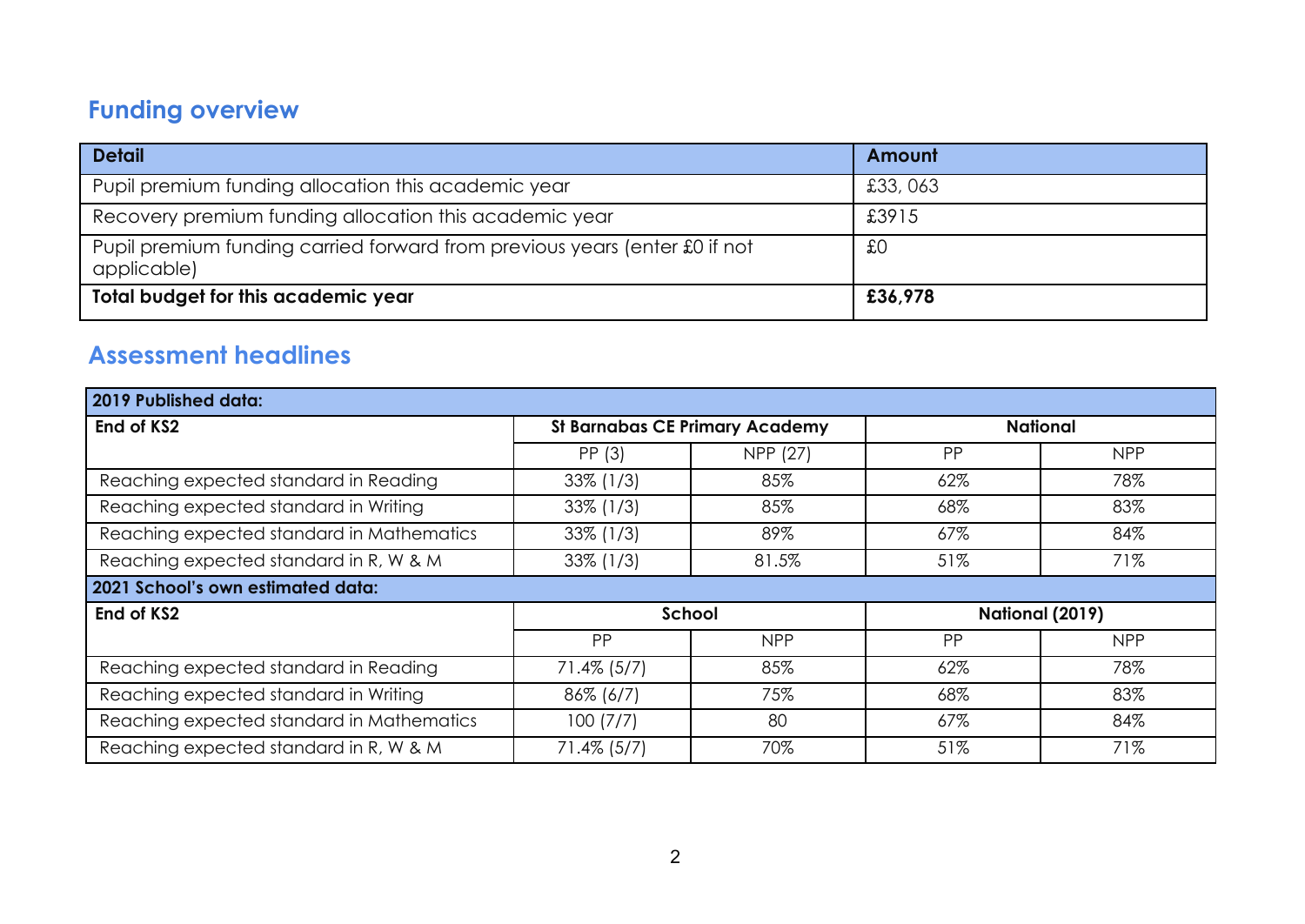| 2019 Published data:                                                   |                                   |             |                 |            |
|------------------------------------------------------------------------|-----------------------------------|-------------|-----------------|------------|
| End of KS1                                                             | School                            |             | National (2019) |            |
|                                                                        | PP(2)                             | NPP (28)    | PP              | <b>NPP</b> |
| Reaching expected standard in Reading                                  | 100% (2/2)                        | 85.7%       | 62%             | 78%        |
| Reaching expected standard in Writing                                  | $50\%$ (1/2)                      | 82.1%       | 55%             | 73%        |
| Reaching expected standard in Mathematics                              | $50\%$ (1/2)                      | 89.3%       | 62%             | 79%        |
| Reaching expected standard in Phonics                                  | 100% (2/2)                        | 92.6%       | 71%             | 84%        |
|                                                                        | 2021 School's own estimated data: |             |                 |            |
| Reaching expected standard in Reading                                  | 75% 3/4)                          | 88%         | 62%             | 78%        |
| Reaching expected standard in Writing                                  | $50\% (2/4)$                      | 76%         | 55%             | 73%        |
| Reaching expected standard in Mathematics                              | $100\% (4/4)$                     | 76%         | 62%             | 79%        |
| Reaching expected standard in Phonics                                  | $100\% (4/4)$                     | 95% (20/21) | 71%             | 84%        |
| 2019 Published data:                                                   |                                   |             |                 |            |
| End of EYFS (2012 framework)                                           | <b>School</b>                     |             | National (2019) |            |
|                                                                        | PP                                | <b>NPP</b>  | PP              | <b>NPP</b> |
| Reaching expected standard in GLD                                      | 83.3%                             | 73.7%       | 62%             | 71.8%      |
| Reaching expected standard in Literacy                                 | 83.3%                             | 78.9%       | 59%             | 76%        |
| Reaching expected standard in Maths                                    | 100%                              | 73.7%       | 66%             | 82%        |
| 2021 School's own estimated data: (2020 EYFS early adopter curriculum) |                                   |             |                 |            |
| Reaching expected standard in GLD                                      | 66.7%                             | 60.0%       | n/a             | n/a        |
| Reaching expected standard in Reading                                  | 66.7%                             | 60.0%       | n/a             | n/a        |
| Reaching expected standard in Writing                                  | 66.7%                             | 60.0%       | n/a             | n/a        |
| Reaching expected standard in Number                                   | 83.3%                             | 76%         | n/a             | n/a        |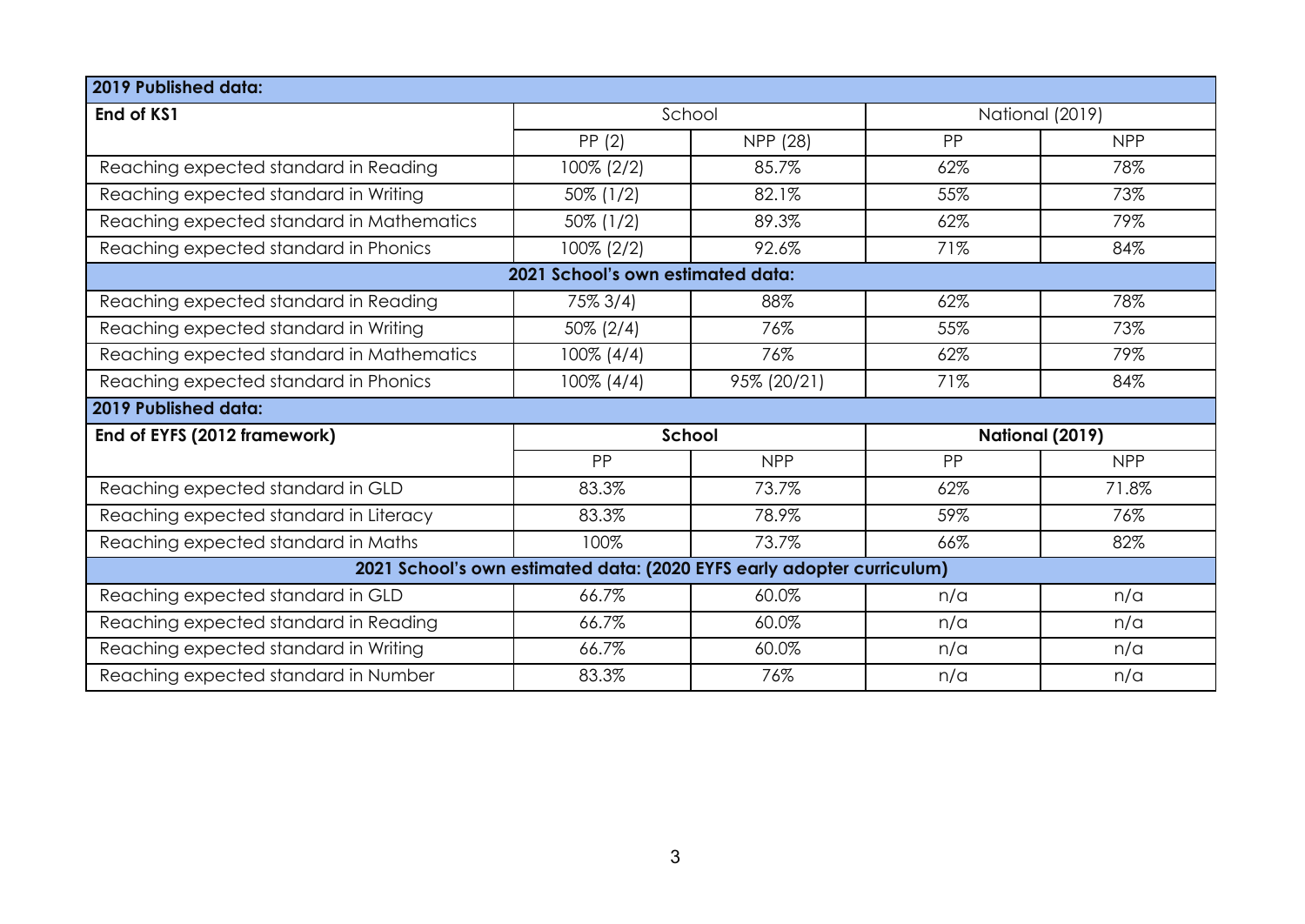# **Pupil Premium Strategy**

## **Statement of intent**

At St Barnabas CE Primary Academy our intention is that all children, irrespective of their background or the challenges they face, make good progress and achieve high attainment across all subject areas. The focus of our pupil premium strategy is to support disadvantaged and vulnerable children to achieve that goal, including progress for those who are already high attainers.

We aim to effectively and efficiently use resources to have the maximum impact on the outcomes of Pupil Premium (PP) children. We recognise that although all children have had their learning disrupted by the Covid-19 pandemic, the negative impact will probably be worse for PP pupils (as has been reported for England by the Social Mobility Commission in its annual State of the Nation report in July 2021). Research suggests that the disruption to learning is likely to have at least reversed the progress made in closing the 'disadvantaged' gap over the past decade. Our ultimate aim is to implement a sustained response for all children, but particularly for those from socio-economically 'disadvantaged' backgrounds. Within the PP Strategy, we will also consider how to align chosen approaches with PP spending and broader school improvement priorities.

The PP Strategy is cyclical and embedded within a broader strategic implementation cycle. The strategy will be sustained over a three-year period, including ongoing monitoring and evaluation in an annual cycle. In order to develop an effective PP strategy we have developed an in-depth understanding of the challenges that our disadvantaged children are facing. This involved diagnostic assessments of academic challenges and the assessment of wider barriers to learning. This strategy has been developed to address these key challenges.

St Barnabas has adopted the 3-tiered approach recommended by the Education Endowment Fund (EEF), the DfE and Ofsted, to supporting Pupil Premium children in order to balance approaches to improving teaching, targeted academic support and wider strategies. The 3-tiered approach will ensure the school focuses on a small number of strategies that are likely to make the biggest difference. Within this tiered model an evidence-based approach has been adopted. Quality first teaching is one of the biggest drivers of pupil attainment, particularly for those from 'disadvantaged' backgrounds. Consequently, improving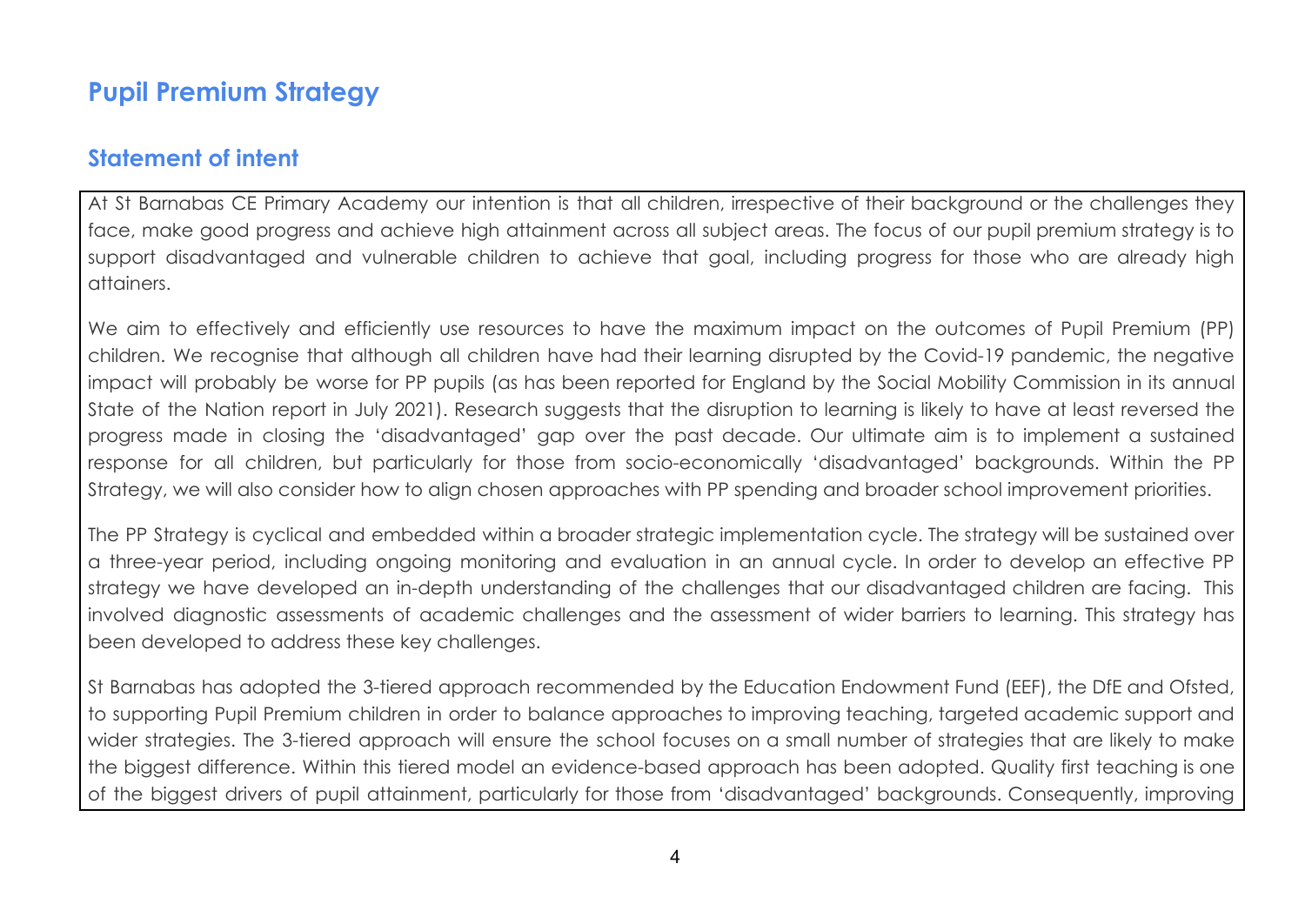quality first teaching is a top priority for PP spending. Evidence consistently shows the positive impact that targeted academic support can have, including children who are not making good progress across the spectrum of achievement. Therefore, the strategy considers how classroom teachers and teaching assistants can provide targeted academic support, including how to link structured one-to-one support or small group intervention to classroom teaching. Wider strategies which relate to what are likely to be the most significant non-academic challenges (or barriers to achievement) in our school have also been identified and planned for.

High-quality teaching is at the heart of our approach, with a focus on areas in which disadvantaged children require the most support. This is proven to have the greatest impact on closing the disadvantage attainment gap and at the same time will benefit the non-disadvantaged children in our school. Implicit in the intended outcomes detailed below, is the intention that non-disadvantaged children's attainment will be sustained and improved alongside progress for their disadvantaged peers. Our strategy is also integral to wider school plans for education recovery, notably in its targeted support through the National Tutoring Programme for pupils whose education has been worst affected, including non-disadvantaged pupils.

Our approach will be responsive to common challenges and individual needs, rooted in robust diagnostic assessment, not assumptions about the impact of disadvantage. The approaches we have adopted complement each other to help pupils excel. To ensure they are effective we will:

- ensure disadvantaged pupils are challenged in the work that they're set
- act early to intervene at the point need is identified
- adopt a whole school approach in which all staff take responsibility for disadvantaged pupils' outcomes and raise expectations of what they can achieve

School leaders will continually monitor the progress of the PP Strategy, adapting approaches when and where appropriate as the year proceeds. As actions and approaches are implemented support will be provided for staff so that they can take ownership of them and deliver them successfully. As challenges (barriers to achievement) emerge these will be addressed through flexible and motivating leadership. We aim to respond to implementation data to tailor and improve approaches.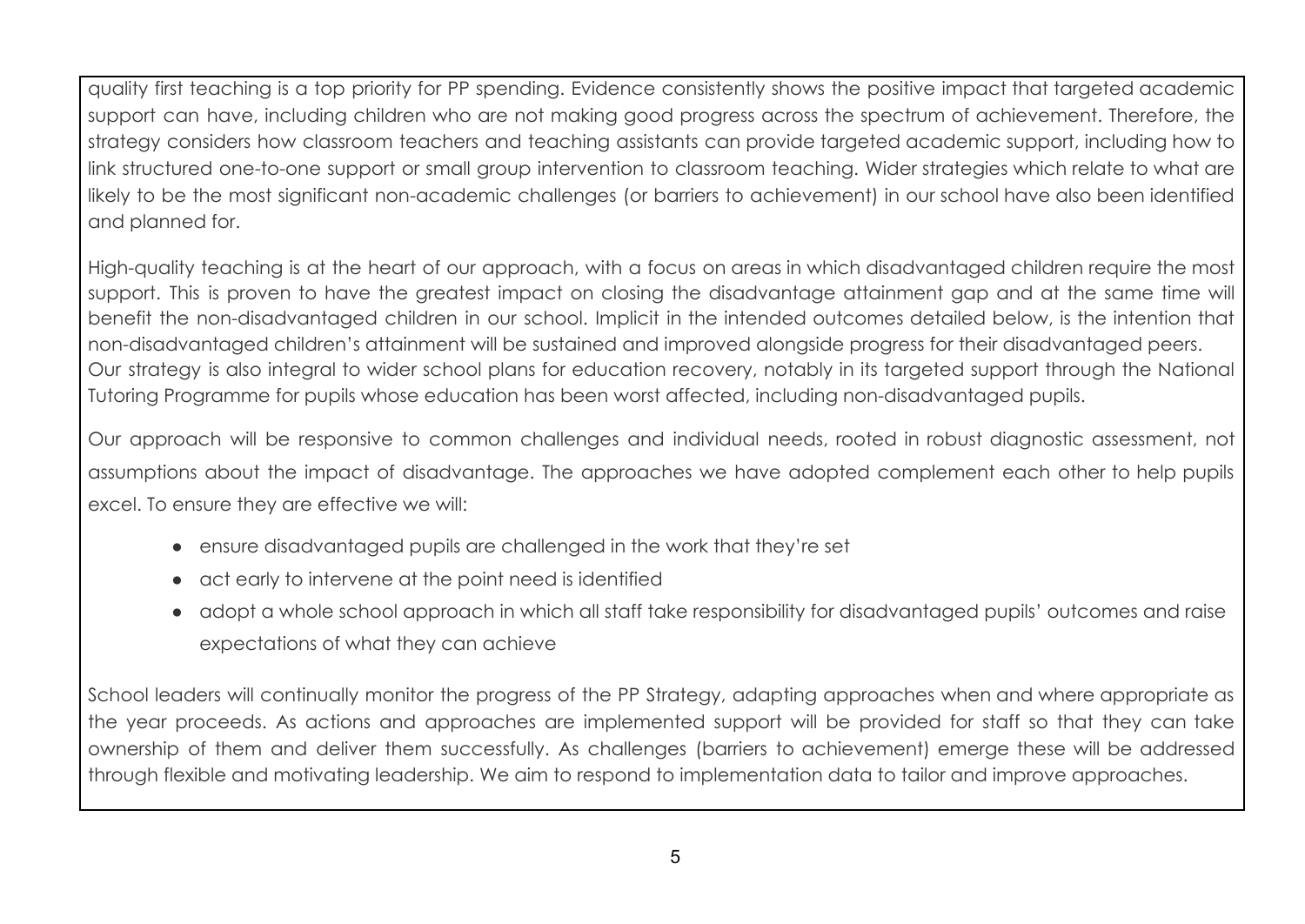## **Likely Challenges (Likely barriers to achievement)**

This details the likely key challenges or barriers to achievement that we have identified among our Pupil Premium children.

| <b>Challenge</b><br>number | <b>Detail of challenge</b>                                                                                                                                                                                                                                                                                                                                                                      |
|----------------------------|-------------------------------------------------------------------------------------------------------------------------------------------------------------------------------------------------------------------------------------------------------------------------------------------------------------------------------------------------------------------------------------------------|
|                            | <b>Communication and language skills</b> - Assessments, observations, and discussions with children indicate<br>underdeveloped oral language skills and vocabulary gaps among many disadvantaged children. These<br>are evident from Reception through to KS2 and in general, are more prevalent among our disadvantaged<br>children than their peers.                                          |
| 2                          | <b>Social, emotional and behavioural needs-</b> Our assessments, observations and discussions with children and<br>families have identified social and emotional issues for many children, due to a lack of enrichment<br>opportunities and limited socialising with others during school closures. These challenges particularly affect<br>disadvantaged children, including their attainment. |
| 3                          | <b>Phonics and reading-</b> Assessments, observations, and discussions with children suggest disadvantaged<br>children generally have greater difficulties with phonics and reading than their peers. This negatively<br>impacts their development as readers.                                                                                                                                  |
| 4                          | Lower attendance - Our attendance data over the last three years indicates that attendance among<br>disadvantaged pupils has been between 2-3% lower than for non-disadvantaged pupils.                                                                                                                                                                                                         |

## **Intended outcomes**

This explains the outcomes we are aiming for **by the end of our current strategy**, and how we will measure whether or not they have been achieved.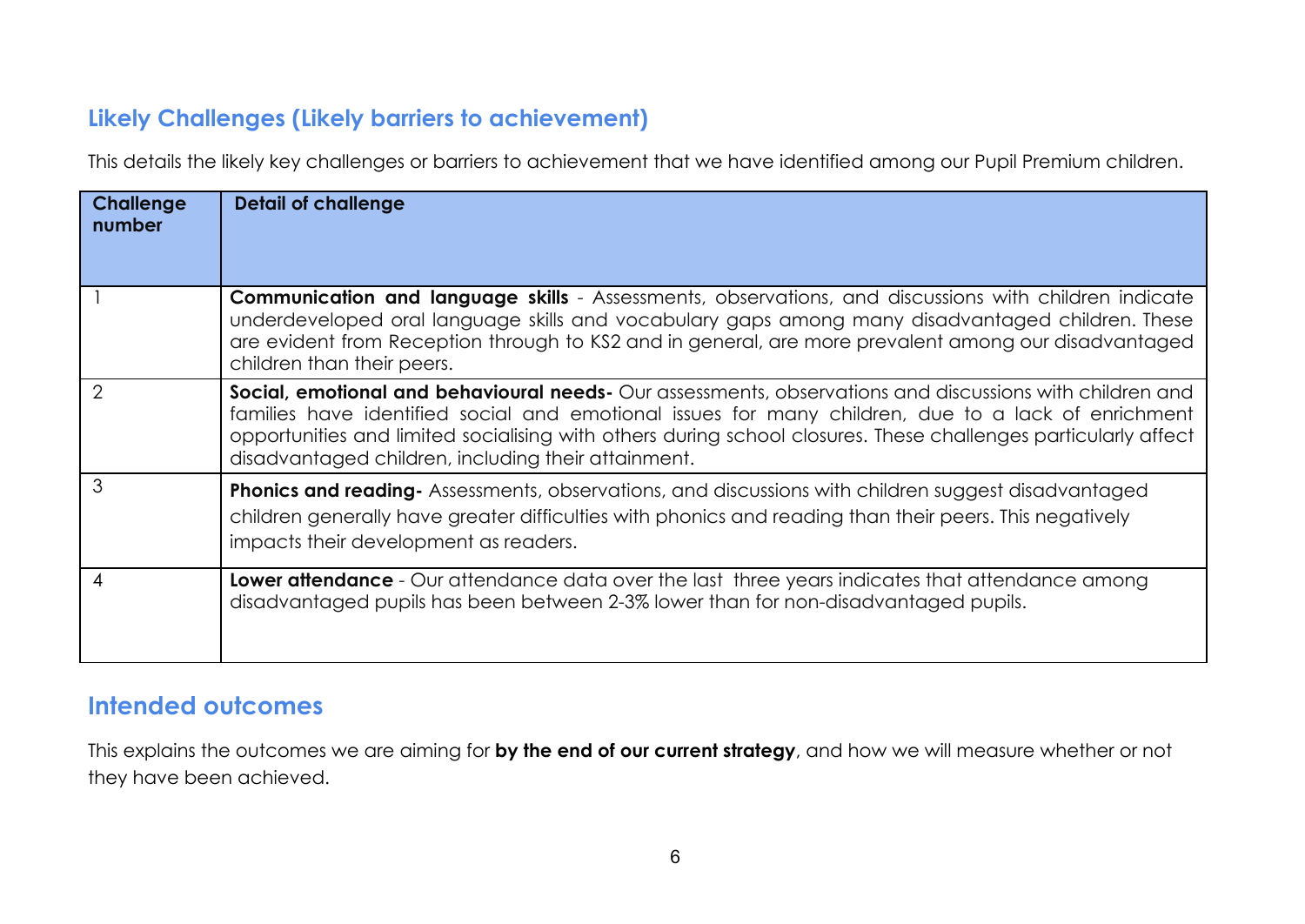| Intended outcome (with challenge number)                                                                                                                                     | <b>Success criteria</b>                                                                                                                                                                                                                                                                                                                                                                                                                              |
|------------------------------------------------------------------------------------------------------------------------------------------------------------------------------|------------------------------------------------------------------------------------------------------------------------------------------------------------------------------------------------------------------------------------------------------------------------------------------------------------------------------------------------------------------------------------------------------------------------------------------------------|
| Improved oral language skills and vocabulary among<br>Pupil Premium children. (1)                                                                                            | Assessments and observations indicate significantly improved oral<br>language among Pupil Premium children. This is evident when<br>triangulated with other sources of evidence, including engagement<br>in lessons, book scrutiny and ongoing formative assessment.                                                                                                                                                                                 |
| Improved reading attainment among Pupil Premium<br>children. (2)                                                                                                             | • All PP children will follow a structured phonics programme<br>throughout Reception and Year 1. Gaps in learning will be<br>identified on a regular basis and focused interventions<br>planned to close these gaps during Year 2.<br>• Apart from those with SEND, all PP children will pass the<br>phonics screening by the end of Year 2.<br>KS2 reading outcomes in 2024/25 show that more than 75% of<br>PP children met the expected standard. |
| To achieve and sustain improved wellbeing for all<br>children in our school leading to increased confidence<br>and resilience, particularly our Pupil Premium<br>children(3) | Sustained high levels of wellbeing from 2024/25 demonstrated by:<br>• qualitative data from children's voice, children and parent<br>surveys and teacher observations<br>a significant increase in participation in enrichment activities,<br>particularly among PP children<br>The frequency of teachers identifying social and emotional needs as<br>barriers to learning will decrease by 50% by July 2024.                                       |
| To achieve and sustain high attendance for all<br>children, particularly our PP children.<br>(4)                                                                             | Sustained high attendance from 2024/25 demonstrated by:<br>• the overall attendance rate for all children being over 96%<br>and the attendance gap between PP children and non-PP<br>children being reduced by 1%.<br>the percentage of all children who are persistently absent<br>being below 8% and the figure among PP children being no<br>more than 2% lower than their peers.                                                                 |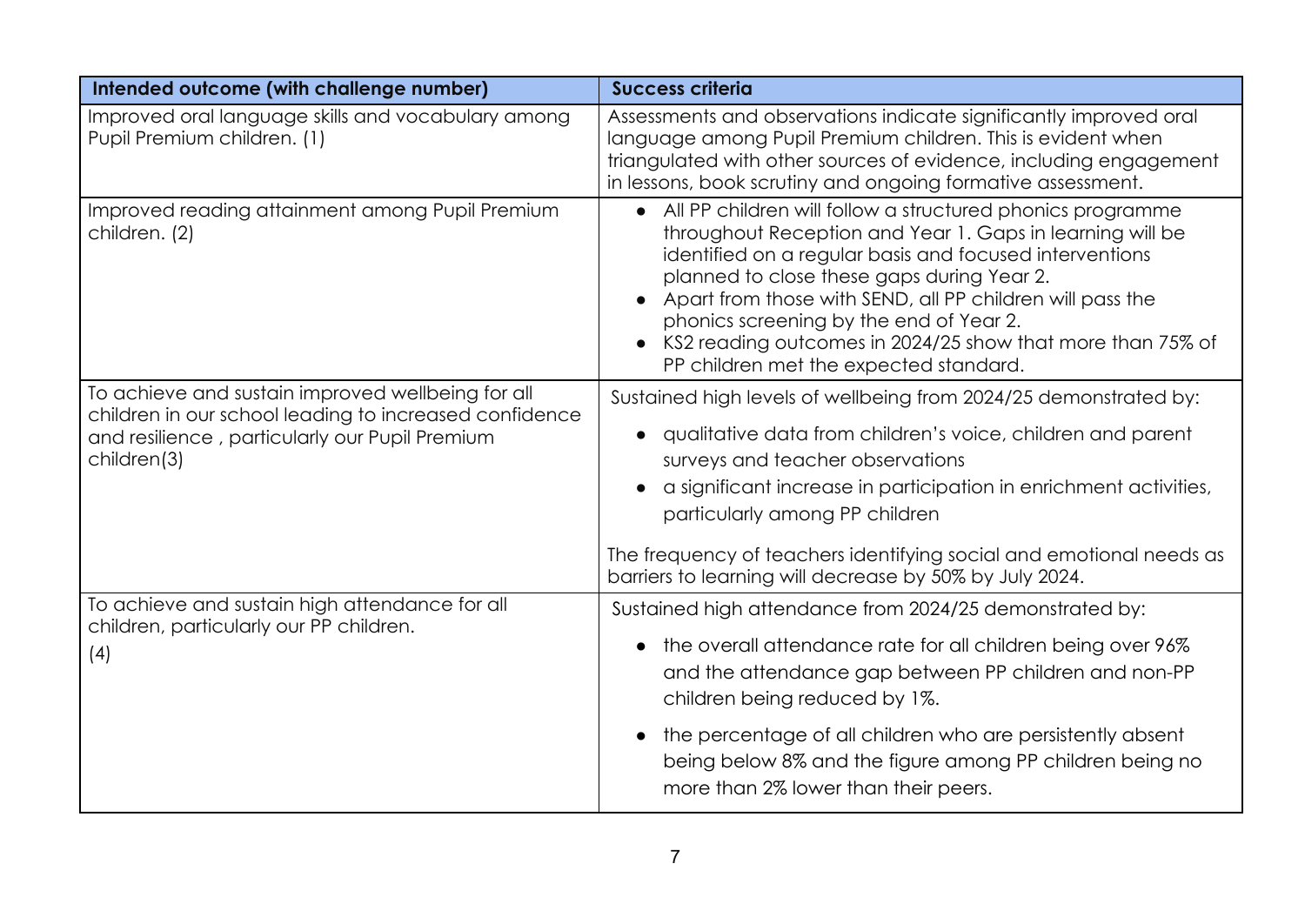# **Part A: Activity in this academic year (2021-22)**

This details how we intend to spend our Pupil Premium (and Recovery Premium funding) **this academic year** to overcome the challenges listed above.

#### **Teaching (for example, CPD, recruitment and retention)**

#### **Approximate budgeted cost: £12,500**

| <b>Activity</b><br>(with<br>challenge<br>number<br>addressed)                                                                                                                                                                                             | Evidence that supports this approach (rationale)                                                                                                                                                                                                                                                                                                                              | Intended and actual impact with<br>lessons learned                                                                                                                                                                                                          |
|-----------------------------------------------------------------------------------------------------------------------------------------------------------------------------------------------------------------------------------------------------------|-------------------------------------------------------------------------------------------------------------------------------------------------------------------------------------------------------------------------------------------------------------------------------------------------------------------------------------------------------------------------------|-------------------------------------------------------------------------------------------------------------------------------------------------------------------------------------------------------------------------------------------------------------|
| <b>Continuous Professional Development</b><br>(1,2)<br>High quality teaching for all.<br>Purchase of standardised diagnostic<br>assessments. (PIRA and PUMA)<br>Training for staff to ensure assessments<br>are interpreted and administered<br>correctly | EEF states that standardised tests can provide<br>reliable insights into the specific strengths and<br>weaknesses of each pupil to help ensure they<br>receive the correct additional support through<br>interventions or teacher instruction:<br>Standardised tests   Assessing and Monitoring<br>Education<br><b>Pupil</b> Progress<br>Endowment<br><b>Foundation   EEF</b> | Diagnostic assessments allow for<br>clear understanding of gaps in<br>knowledge and understanding in<br>reading and maths for each<br>child. Teacher's planning can be<br>adapted to close gaps along<br>with targeted interventions.<br>March 2022 update: |
| Estimated costs:<br>Diagnostic assessments-£3500<br>in diagnostic assessments-<br>Training                                                                                                                                                                |                                                                                                                                                                                                                                                                                                                                                                               |                                                                                                                                                                                                                                                             |
| £500<br>Kickstart Admin Assistant to input all<br>assessments-£500                                                                                                                                                                                        |                                                                                                                                                                                                                                                                                                                                                                               | <b>July 2022 update:</b>                                                                                                                                                                                                                                    |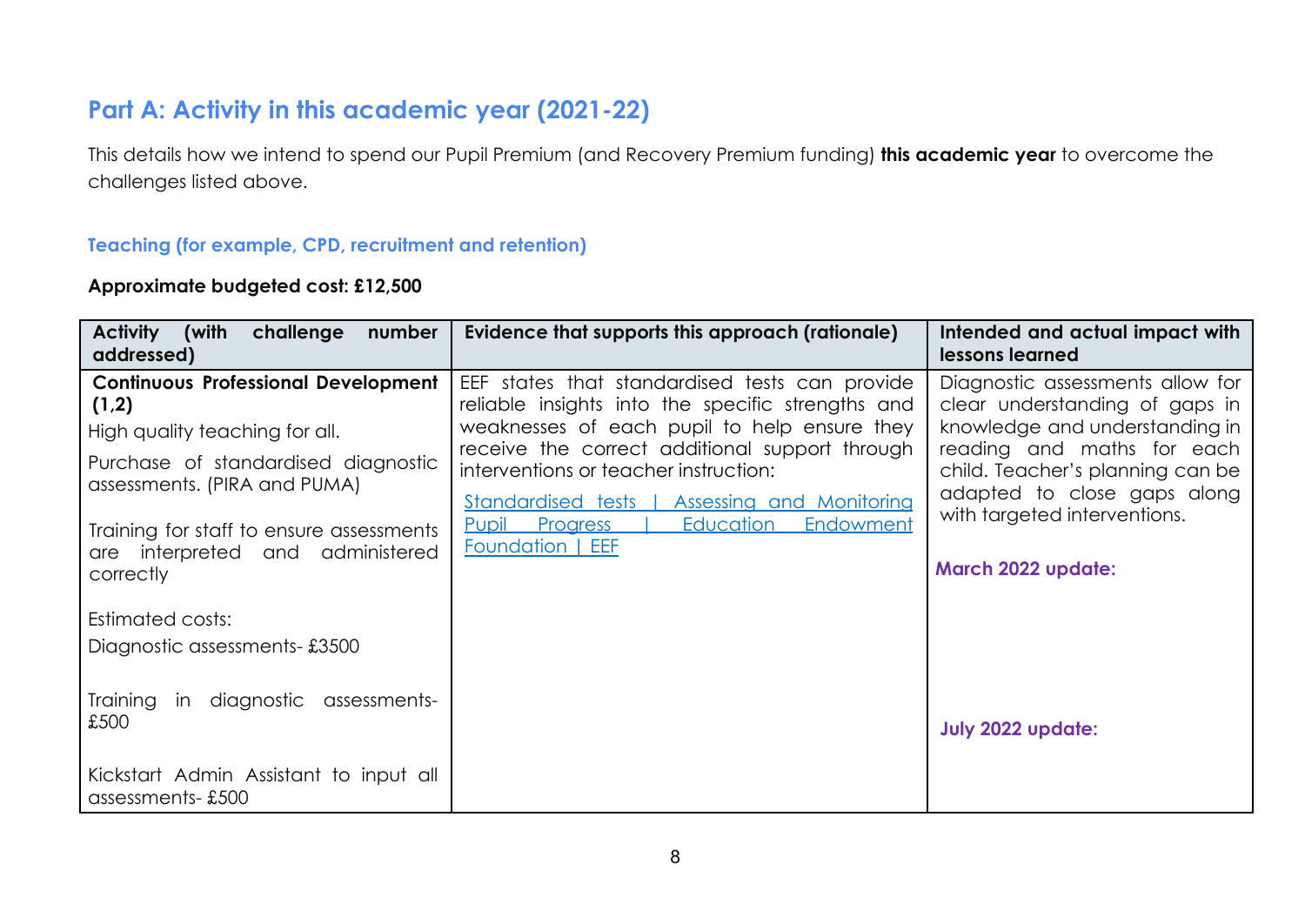| DfE validated<br>of<br>Purchase<br>$\alpha$<br>Synthetic<br><b>Systematic</b><br>Phonics<br>$\overline{1}$<br>secure<br>stronger<br>programme<br>phonics teaching<br>for all<br>pupils.<br>(Phonics Bug) $(2)$<br><b>Estimated costs:</b><br>Phonics Bug materials - £2000<br>Phonics Bug books-£2000<br>Release time and training for phonics<br>leader & KS1 staff-£1000 | Phonics approaches have a strong evidence<br>base that indicates a positive impact on the<br>reading<br>(though<br>of word<br>not<br>accuracy<br>necessarily comprehension),<br>particularly<br>for<br>disadvantaged pupils:<br><b>Phonics EEE</b><br><b>EEF-Improving literacy in KS1</b>                                                                                                                                                                                                                                                                                                                                                                                                                                                                                                                                                                                           | All children in EYFS & KS1 are<br>taught phonics with the same<br>systematic<br>synthetic<br>phonics<br>programme- Bug Club leading to<br>numbers<br>higher<br>children<br>Оf<br>reaching expected standard in<br>phonics screening check in Year<br>and<br>reading<br>expected<br>standard in Year 2.<br>March 2022 update:<br><b>July 2022 update:</b> |
|----------------------------------------------------------------------------------------------------------------------------------------------------------------------------------------------------------------------------------------------------------------------------------------------------------------------------------------------------------------------------|--------------------------------------------------------------------------------------------------------------------------------------------------------------------------------------------------------------------------------------------------------------------------------------------------------------------------------------------------------------------------------------------------------------------------------------------------------------------------------------------------------------------------------------------------------------------------------------------------------------------------------------------------------------------------------------------------------------------------------------------------------------------------------------------------------------------------------------------------------------------------------------|----------------------------------------------------------------------------------------------------------------------------------------------------------------------------------------------------------------------------------------------------------------------------------------------------------------------------------------------------------|
| Growth mindset workshops for children<br>and staff training- (3)<br>Estimated costs:<br>Growth mindset training-£3000                                                                                                                                                                                                                                                      | Evidence reviews show that on average social<br>and emotional learning has a positive impact on<br>attainment,<br>academic<br>equivalent<br>to<br>$+4$<br>additional months progress. There is extensive<br>evidence associating childhood social and<br>emotional skills with improved outcomes at school<br>and in later life, in relation to physical and mental<br>health,<br>readiness<br>school<br>and<br>academic<br>achievement, crime, employment and income.<br>For example, longitudinal research in the UK has<br>that good social and<br>shown<br>emotional<br>skills-including self-regulation, self-awareness,<br>and social skills—developed by the age of ten,<br>are predictors of a range of adult outcomes (age<br>42), such as life satisfaction and wellbeing, labour<br>market success, and good overall health.<br><b>EEF-</b> Social and emotional learning | To develop a positive mindset,<br>confidence<br>increase<br>and<br>resilience in staff and children<br>March 2022 update:<br>July 2022 update:                                                                                                                                                                                                           |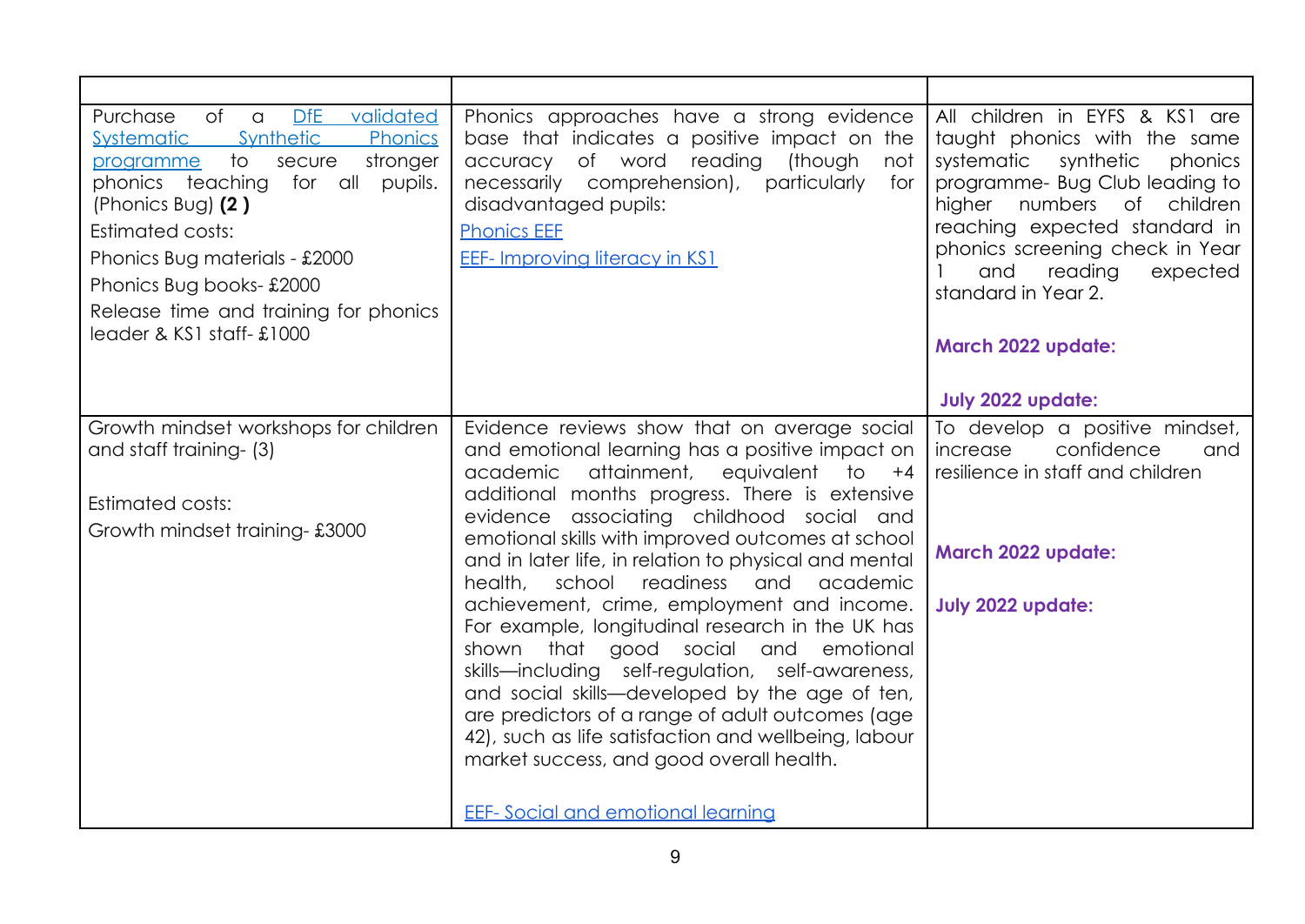**Intentions for 2022-24 – Teaching**

During this period we will:

- Further use diagnostic assessments to allow for clear understanding of gaps in knowledge and understanding in reading and maths for each child.
- Ensure that all children in EYFS & KS1 are taught phonics with the same systematic synthetic phonics programme- Bug Club leading to higher numbers of children reaching expected standard in phonics screening check in Year 1 and reading expected standard in Year 2.
- Further develop a growth mindset and explore metacognition strategies through further CPD and workshops for children

These intentions will only be taken forward if data supports the actions and approaches chosen and funding continues to be *available. Otherwise, revisions will be made to this section by July 2022.*

# **Targeted academic support (for example, tutoring, one-to-one support structured interventions)**

#### **Approximate budgeted cost: £ £6100 + £3915 recovery premium for tutoring**

| <b>Activity (with challenge number</b><br>addressed)                                                                         | Evidence that supports this approach (rationale)                                                                                                                                                                                                                                                           | Intended and actual impact<br>with lessons learned                                                                                      |
|------------------------------------------------------------------------------------------------------------------------------|------------------------------------------------------------------------------------------------------------------------------------------------------------------------------------------------------------------------------------------------------------------------------------------------------------|-----------------------------------------------------------------------------------------------------------------------------------------|
| <b>Oral Language Intervention (1)</b><br>and<br><b>WELLCOMM</b><br>Speech<br>Language Assessment and<br><b>Interventions</b> | WELLCOMM<br>intervention<br>is an oral<br>language<br>programme. On<br>language<br>oral<br>average,<br>interventions have a high impact on pupil outcomes.<br>EEF evidence have found that communication and<br>language interventions have been found to have an<br>average impact of +6 months progress. | Average gain for PP<br>pupils<br>completing the course $-3$<br>months; 60% of these pupils<br>making >5 months progress in<br>20 weeks. |
| Estimated costs:<br>WELLCOMM programme-£150                                                                                  | <b>EEF- Communication and language</b><br><b>EEF-Oral Language Interventions</b>                                                                                                                                                                                                                           | March 2022 update:                                                                                                                      |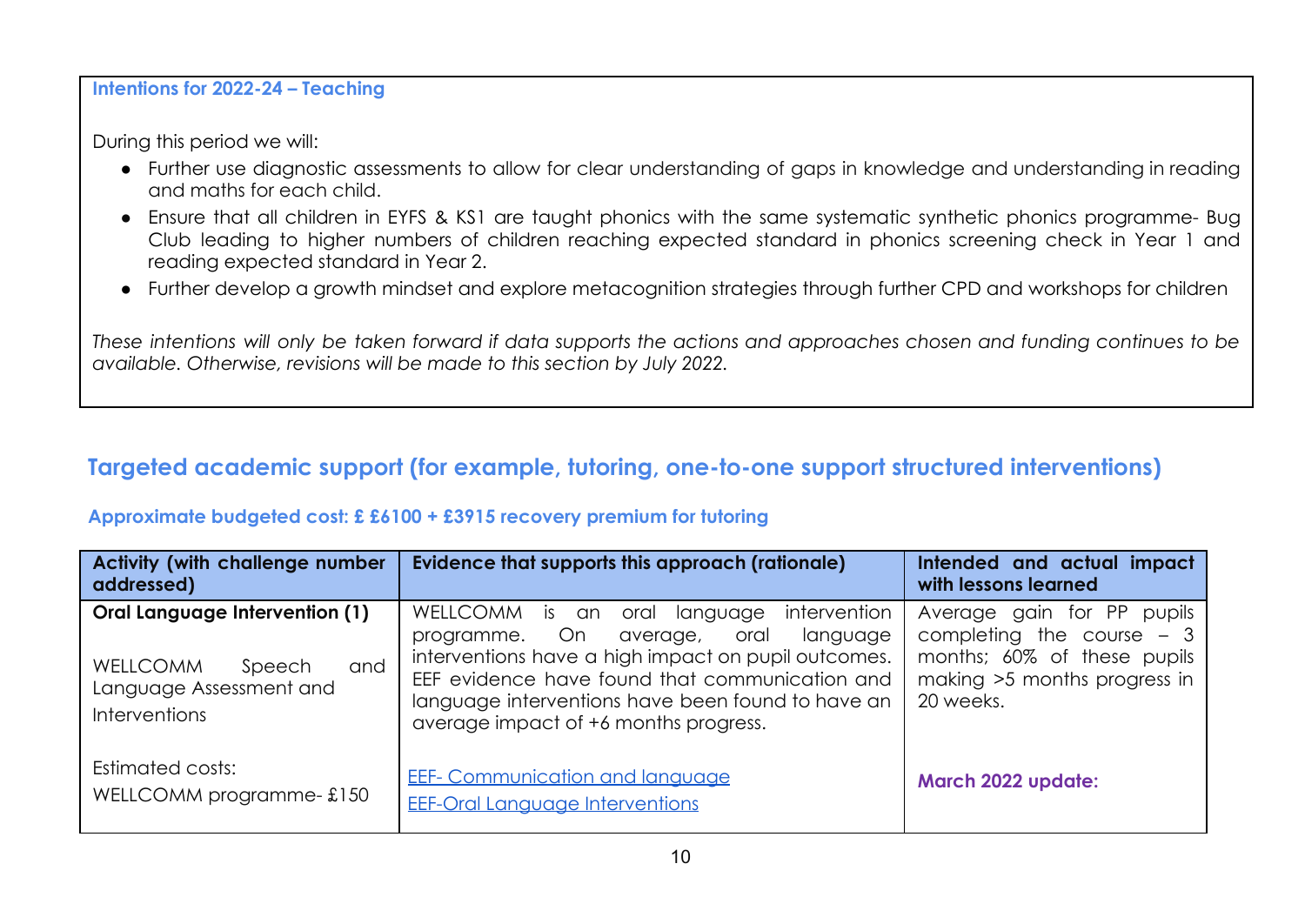| TA wages to deliver WELLCOMM<br>intervention-£3000                                                                                                                                                                    | <b>EEF-Improving literacy in KS1</b>                                                                                                                                                                                                                                        | <b>July 2022 update</b>                                                                                                                                                                                                           |
|-----------------------------------------------------------------------------------------------------------------------------------------------------------------------------------------------------------------------|-----------------------------------------------------------------------------------------------------------------------------------------------------------------------------------------------------------------------------------------------------------------------------|-----------------------------------------------------------------------------------------------------------------------------------------------------------------------------------------------------------------------------------|
|                                                                                                                                                                                                                       |                                                                                                                                                                                                                                                                             |                                                                                                                                                                                                                                   |
| Phonics (1,3)<br>Structured<br>daily<br>synthetic<br>phonics programme - 'Phonics<br>Bug'. Focused phonic teaching<br>and intervention approaches to<br>be used to ensure any gaps in<br>learning are closed quickly. | Phonics approaches have been consistently found<br>to have an average impact of an additional +5<br>months progress, with synthetic phonic programmes<br>such as 'Phonic Bug' having a higher impact.<br><b>Phonics-EEF</b><br><b>EEF-Teaching assistant interventions</b>  | All children except those with<br>SEND to achieve<br>above<br>national average expected<br>standard in phonics screening<br>check in Year 2.<br>Gaps in phonics learning to be<br>closed between<br>PP<br>and<br>non-PP children. |
| <b>Estimated costs:</b>                                                                                                                                                                                               |                                                                                                                                                                                                                                                                             |                                                                                                                                                                                                                                   |
| Phonics Intervention TA wages-<br>£1750                                                                                                                                                                               |                                                                                                                                                                                                                                                                             | March 2022 update:                                                                                                                                                                                                                |
|                                                                                                                                                                                                                       |                                                                                                                                                                                                                                                                             | July 2022 update:                                                                                                                                                                                                                 |
| Shine Interventions in reading<br>and maths based on outcome<br>of PIRA and PUMA assessments                                                                                                                          | Effective diagnosis of reading difficulties is important<br>in identifying possible solutions, particularly for older<br>struggling readers.                                                                                                                                | Gaps in reading and maths<br>are closed between PP and<br>non-PP children                                                                                                                                                         |
| Estimated cost:                                                                                                                                                                                                       | Reading comprehension strategies are high impact<br>on average (+6 months). Alongside phonics it is a                                                                                                                                                                       | March 2022 update:                                                                                                                                                                                                                |
| Shine intervention-£700                                                                                                                                                                                               | crucial component of early reading instruction.                                                                                                                                                                                                                             | July 2022 update:                                                                                                                                                                                                                 |
| Dyslexia Screening-£500                                                                                                                                                                                               | EEF-Reading comprehension strategies<br><b>EEF-Teaching assistant interventions</b>                                                                                                                                                                                         |                                                                                                                                                                                                                                   |
|                                                                                                                                                                                                                       |                                                                                                                                                                                                                                                                             |                                                                                                                                                                                                                                   |
| <b>Tuition (1, 2, 3)</b><br>In school tuition - local tutoring<br>company to deliver 1 to 3                                                                                                                           | Evidence from the EEF shows that small group tuition<br>is effective, with an average impact of +4 months<br>additional progress over the course of a year. The<br>tuition is most effective when targeted at children's<br>specific needs. Therefore, effective diagnostic | More than 90% of PP children<br>will make the expected level<br>of progress in all curriculum<br>areas.                                                                                                                           |
| tutoring for 1 our a week for 15                                                                                                                                                                                      |                                                                                                                                                                                                                                                                             | March 2022 update:                                                                                                                                                                                                                |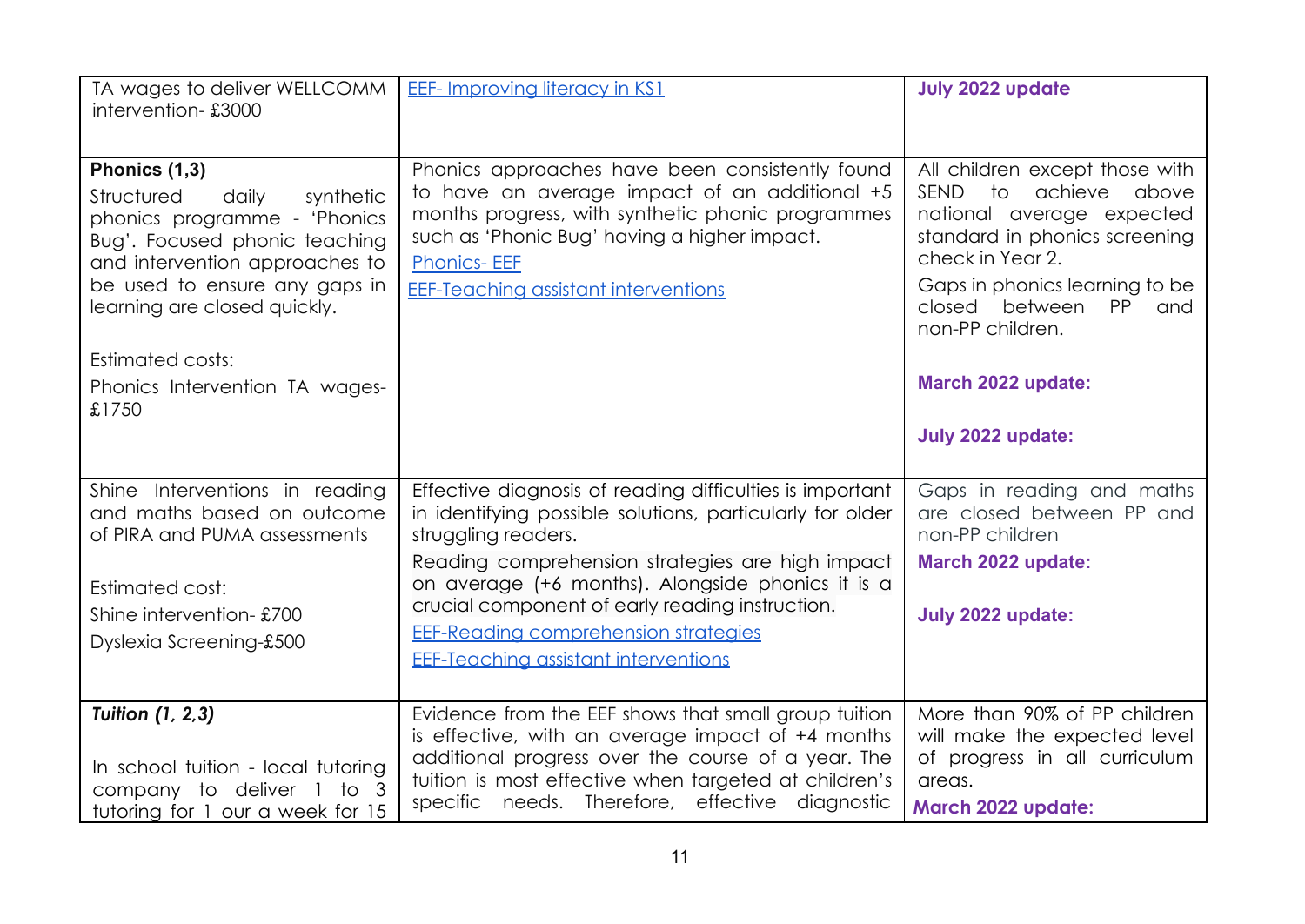| weeks. 24 children identified-<br>mainly PP children.<br>24 children x $£18 \times 15 = £6480$<br>National Tutoring Programme -<br>Estimated cost: (using recovery<br>premium to top up tutoring<br>£3915)                                                                                                                         | assessment is essential. Although small groups (2- 5)<br>pupils) are most effective, evidence suggests, the<br>quality of teaching in small groups may be as, or<br>more important than, the precise group size. It is also<br>important to consider the effectiveness of different<br>arrangements, as the specific subject matter being<br>taught and composition of the groups may influence<br>outcomes.<br><b>EEF-Small group tuition</b> | <b>July 2022 update</b> |  |
|------------------------------------------------------------------------------------------------------------------------------------------------------------------------------------------------------------------------------------------------------------------------------------------------------------------------------------|------------------------------------------------------------------------------------------------------------------------------------------------------------------------------------------------------------------------------------------------------------------------------------------------------------------------------------------------------------------------------------------------------------------------------------------------|-------------------------|--|
| Intentions for 2022-24 - Targeted academic support<br>During this period we will:<br>• Continue to fund the WELLCOMM programme<br>• Sustainably continue tutoring PP pupils where necessary<br>• Further develop our use of Phonics Bug, and look for a Y3 / Y4 extension to the programme to maintain progress for<br>PP children |                                                                                                                                                                                                                                                                                                                                                                                                                                                |                         |  |
| These intentions will only be taken forward if data supports the actions and approaches chosen. Otherwise, revisions will<br>be made to this section by July 2022.                                                                                                                                                                 |                                                                                                                                                                                                                                                                                                                                                                                                                                                |                         |  |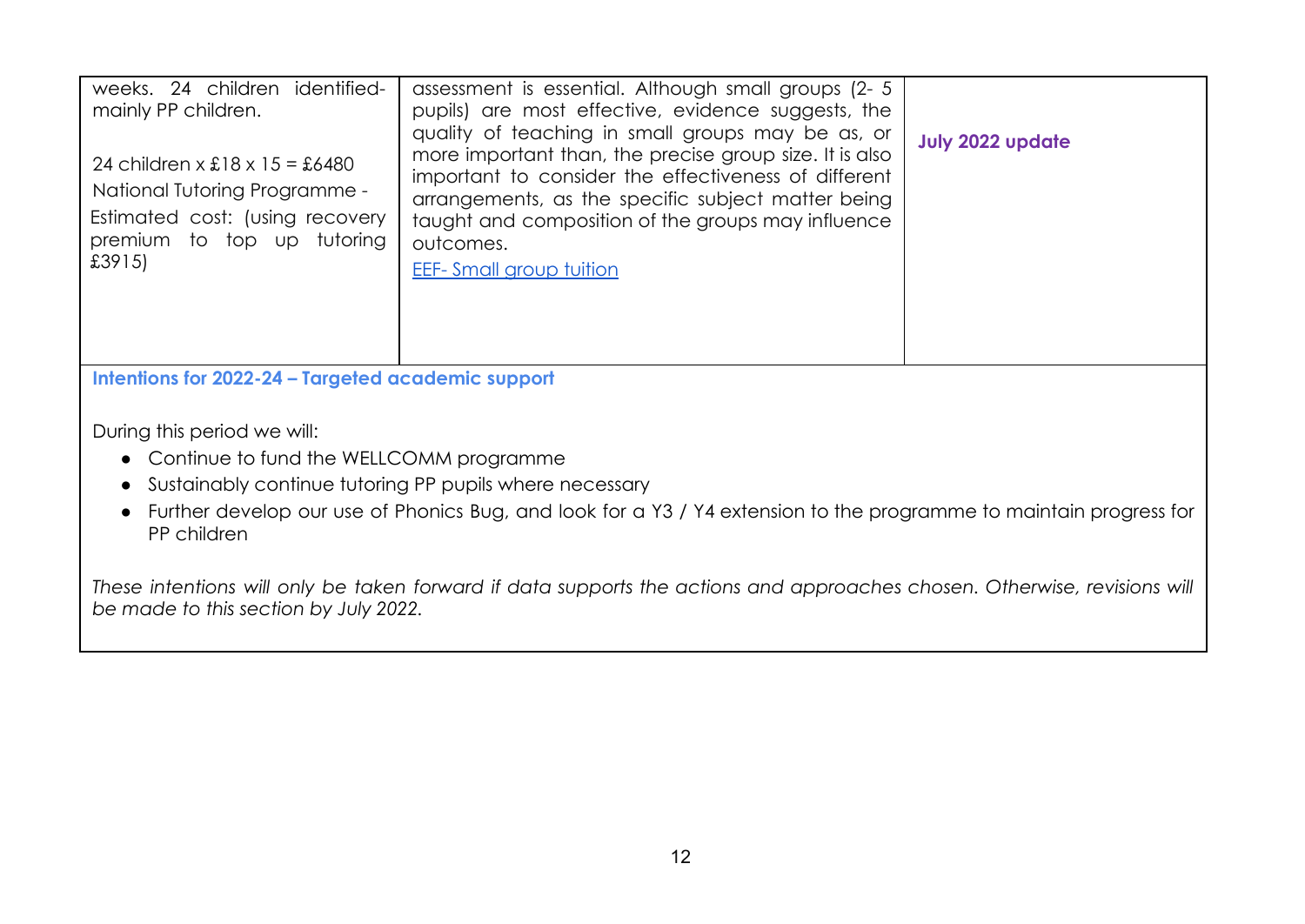# **Wider strategies (for example, related to attendance, behaviour, wellbeing)**

## **Approximate budgeted cost: £14,500**

| <b>Activity</b>                                                                                                                                                                                                                                       | Evidence that supports this approach (rationale)                                                                                                                                                                                                                                                                                                                                                                                                                                                                                                                                 | Intended and actual impact<br>with lessons learned                                                                                                                                                                                                                                                            |
|-------------------------------------------------------------------------------------------------------------------------------------------------------------------------------------------------------------------------------------------------------|----------------------------------------------------------------------------------------------------------------------------------------------------------------------------------------------------------------------------------------------------------------------------------------------------------------------------------------------------------------------------------------------------------------------------------------------------------------------------------------------------------------------------------------------------------------------------------|---------------------------------------------------------------------------------------------------------------------------------------------------------------------------------------------------------------------------------------------------------------------------------------------------------------|
| Improve attendance (4)<br>attendance<br><b>Monitor</b><br>and<br>implement identified strategies.<br>Estimated cost:<br>Kickstart Admin Assistant wage-<br>£500                                                                                       | The DfE recognises the importance of getting the<br>basics right, like attendance and behaviour, and<br>understand that failing to put these building blocks in<br>place will undermine the effectiveness of the PPG in<br>raising standards. Successful schools set up rapid<br>response systems to address poor attendance. This<br>involves staff contacting home immediately if a child<br>fails to arrive on time. If the problem persists, staff<br>work with families to address any barriers they face in<br>getting their children to school.                           | <b>PP</b><br>pupils'<br>average<br>attendance will be above<br>95%. If attendance for an<br>individual PP pupil does fall<br>below 95% within a half term,<br>interventions<br>planned<br>will<br>ensure this improves for all<br>pupils the following half term.                                             |
|                                                                                                                                                                                                                                                       | An effective remote learning policy is in place, in the<br>event of a child requiring to access remote learning<br>due to the COVID-19 pandemic.                                                                                                                                                                                                                                                                                                                                                                                                                                 | <b>March 2022 update:</b><br><b>July 2022 update:</b>                                                                                                                                                                                                                                                         |
| <b>Developing</b><br>social<br>and<br>emotional learning. (2)<br>Embed social and emotional<br>learning into the school culture.<br>Trained ELSA's deliver emotional<br>literacy support where needed<br>and all staff to provide nurture<br>support. | Evidence reviews show that on average social and<br>emotional learning has a positive impact on<br>academic attainment, equivalent to +4 additional<br>months progress. There is extensive evidence<br>associating childhood social and emotional skills with<br>improved outcomes at school and in later life, in<br>relation to physical and mental health, school<br>readiness and academic achievement, crime,<br>employment and income. For example, longitudinal<br>research in the UK has shown that good social and<br>skills—including<br>emotional<br>self-regulation, | More than 90% of PP children<br>will make the expected level<br>of progress in all curriculum<br>areas. The frequency of class<br>teachers reporting behaviour<br>as a barrier to learning will<br>decrease. Weekly<br>logged<br>negative behaviour incidents<br>on My Concern reduce by<br>50% by July 2022. |
| <b>Estimated cost:</b><br>ELSA support staff-£4000                                                                                                                                                                                                    | self-awareness, and social skills-developed by the<br>age of ten, are predictors of a range of adult                                                                                                                                                                                                                                                                                                                                                                                                                                                                             | March 2022 update:                                                                                                                                                                                                                                                                                            |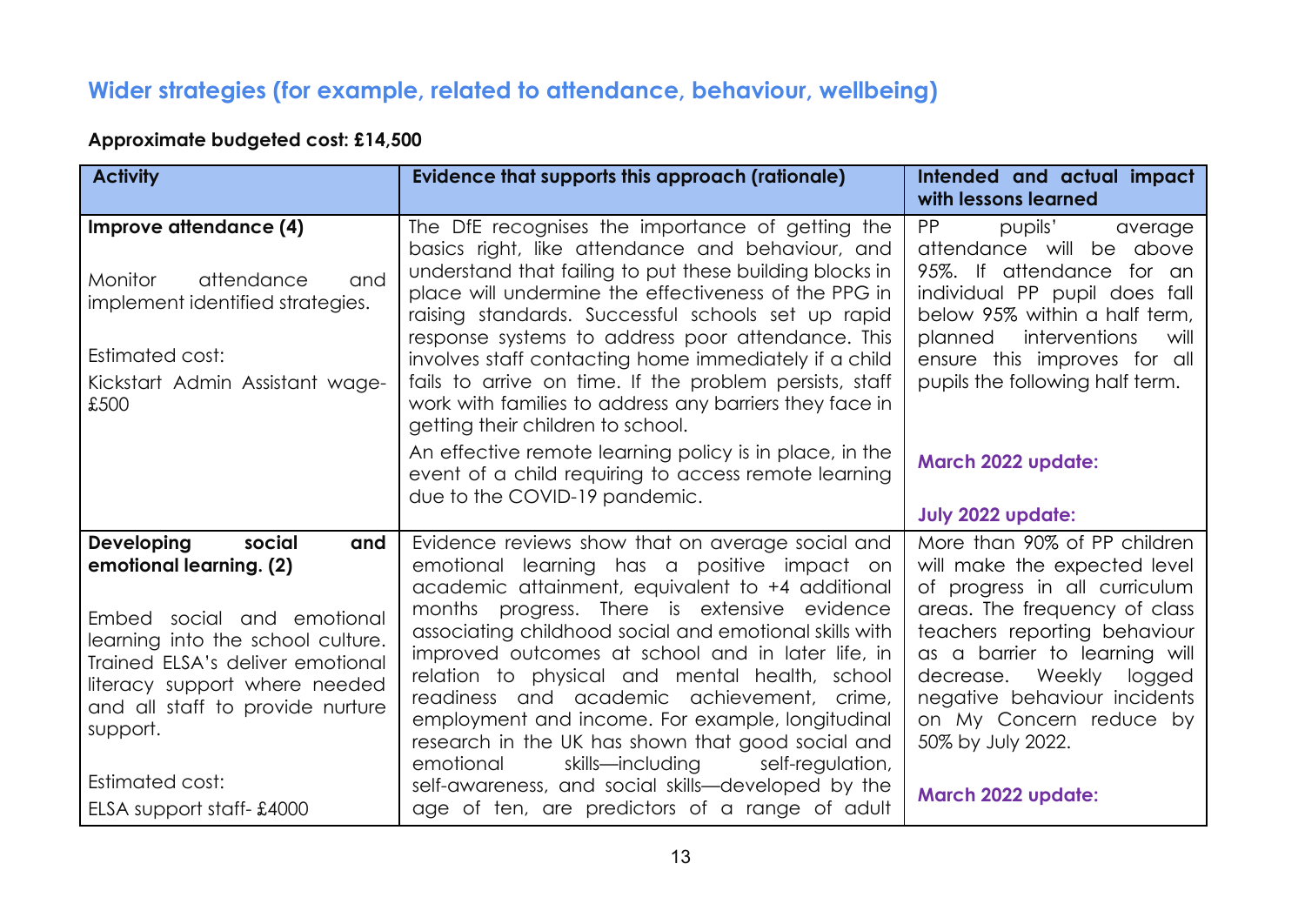|                                                                                                                                                                                                                                                                                     | outcomes (age 42), such as life satisfaction and<br>wellbeing, labour market success, and good overall<br>health.                                                                                                    | <b>July 2022 update:</b>                                                                                                                                                                                                        |
|-------------------------------------------------------------------------------------------------------------------------------------------------------------------------------------------------------------------------------------------------------------------------------------|----------------------------------------------------------------------------------------------------------------------------------------------------------------------------------------------------------------------|---------------------------------------------------------------------------------------------------------------------------------------------------------------------------------------------------------------------------------|
|                                                                                                                                                                                                                                                                                     | <b>EEF-</b> Social and emotional learning                                                                                                                                                                            |                                                                                                                                                                                                                                 |
| Improved levels of confidence in<br>public speaking and drama (1 &<br>2)                                                                                                                                                                                                            | The average impact of arts participation on other<br>areas of academic learning appears to be positive<br>but moderate, about an additional three months<br>progress.                                                | Children's confidence will be<br>increased<br>the<br>across<br>curriculum and in their own<br>ability                                                                                                                           |
| Wellbeing Wednesdays- Junior<br>teachers<br>delivering<br>Jam<br>specialist lessons in computing,<br>music and performing arts<br>Estimated cost:- £8000                                                                                                                            | Improved outcomes have been identified in English,<br>mathematics and science.<br>Wider benefits such as more positive attitudes to<br>learning and increased well-being<br>have also<br>consistently been reported. | Subject leaders<br>also have<br>further<br>release<br>time<br>to<br>undertake<br>research<br>and<br>monitoring in their subject,<br>therefore leading to raised<br>the<br>standards<br>across<br>curriculum<br>and<br>increased |
| Educational<br><b>Visits</b><br>and<br>$\overline{1}$<br>enrichment<br>contributions<br>support parents who aren't able<br>to afford education visits to<br>adventurous<br>outdoor<br>and<br>activities and London where<br>there are a wealth of cultural<br>capital opportunities | <b>EEF-Arts Participation</b>                                                                                                                                                                                        | well-being<br>All children are able to access<br>educational visits which leads<br>levels<br>increased<br>of<br>t∩⊹<br>confidence in and personal<br>development<br>March 2022 update:                                          |
| Estimated cost:- £2000                                                                                                                                                                                                                                                              |                                                                                                                                                                                                                      | <b>July 2022 update:</b>                                                                                                                                                                                                        |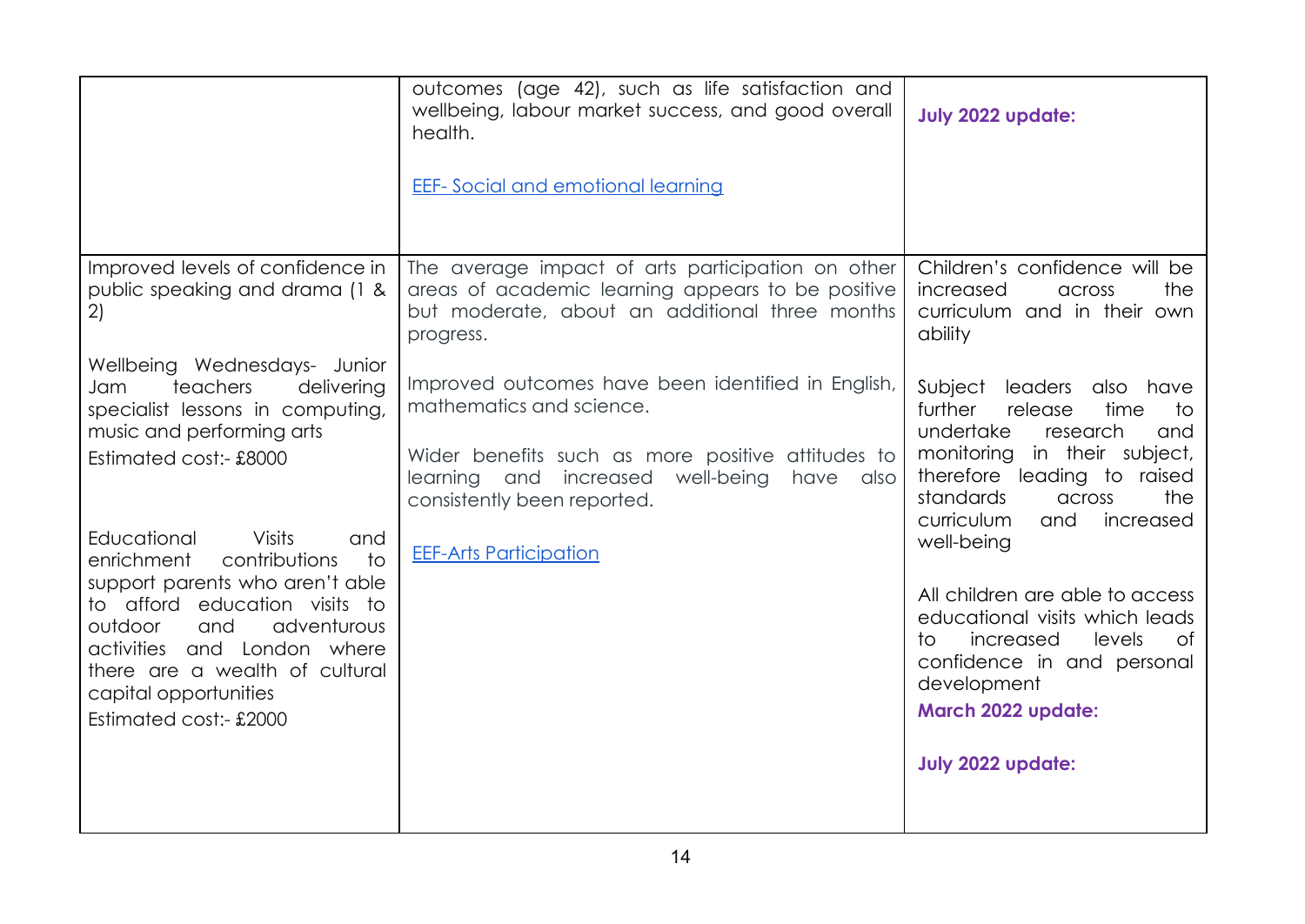#### **Intentions for 2022-24 – Wider strategies**

During this period we will:

- Aim to move PP attendance to 96% by extending and improving attendance programmes
- Continue to promote wellbeing in Wellbeing Wednesday sessions and through enrichment opportunities

These intentions will only be taken forward if data supports the actions and approaches chosen. Otherwise, revisions will *be made to this section by July 2022.*

**Total budgeted cost: £ £37,015**

## **Part B: Review of outcomes in the previous academic year**

### **Pupil premium strategy outcomes**

This details the impact that our Pupil Premium activity had on pupils in the 2020 to 2021 academic year.

Targets from the previous pupil premium strategy were partially met, due to the Covid-19 pandemic school closures and restrictions. The targets were as follows:

- **To achieve above national average expected standard in phonics screening check** 100% met expected which is much higher than national average of 71% for PP children.
- **● Achieve national average progress scores in KS2 Reading, Writing and Maths- See above data-** all PP children above national in all three areas. Need to focus on closing the gap in reading between PP and non-PP children. Outperformed non-PP children in maths and writing.
- **● Improved levels of confidence in public speaking and drama-** Partially met due to school closures but increase in confidence seen in many PP children through performing arts and enrichment opportunities.
- **● To improve attendance of disadvantaged pupils to Trust target (96%)**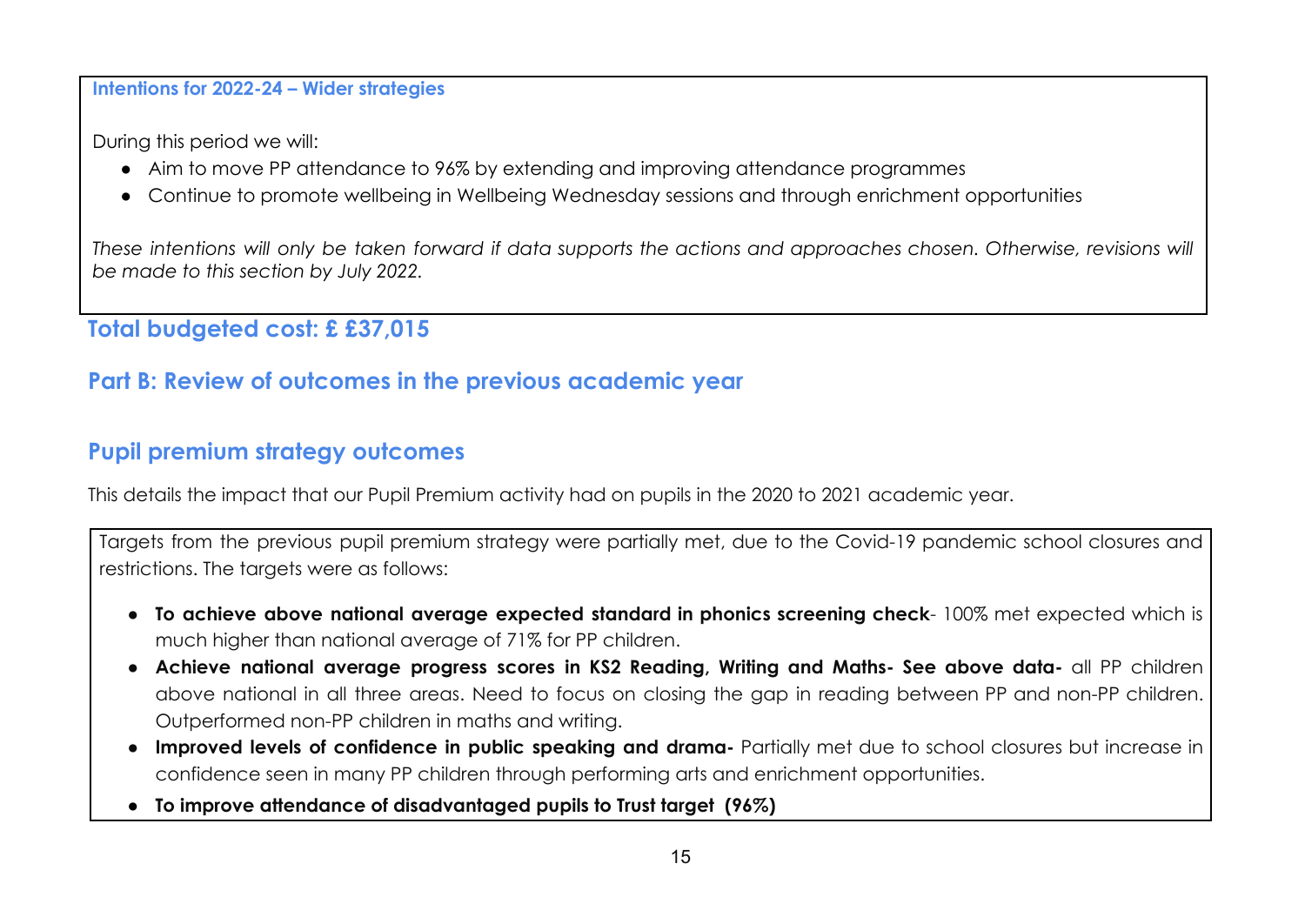PP children achieved 96.26% attendance for the Year 2020-21. This did not include Covid related absences.

The pupil premium lead, the senior leadership team, class teachers and teaching assistants worked closely with PP children and their families during school closures. Additional communication and resources were implemented. PP children who were identified as not engaging with remote learning effectively were recognised as 'vulnerable' and invited into school.

## **Externally provided programmes**

Please include the names of any non-DfE programmes that you purchased in the previous academic year. This will help the *Department for Education identify which ones are popular in England*

| Programme | Provider |
|-----------|----------|
|           |          |
|           |          |

### **Service Premium funding (optional)**

For schools that receive this funding, you may wish to provide the following information:

| <b>Measure</b>                                                                                                                          | <b>Details</b>             |
|-----------------------------------------------------------------------------------------------------------------------------------------|----------------------------|
| How did you spend your service pupil premium allocation   Funding was spent on staffing to support pupils in a<br>last academic year?   | pastoral role.             |
| What was the impact of that spending on service pupil   Staff were able to address non-academic barriers to<br>premium eligible pupils? | learning for these pupils. |